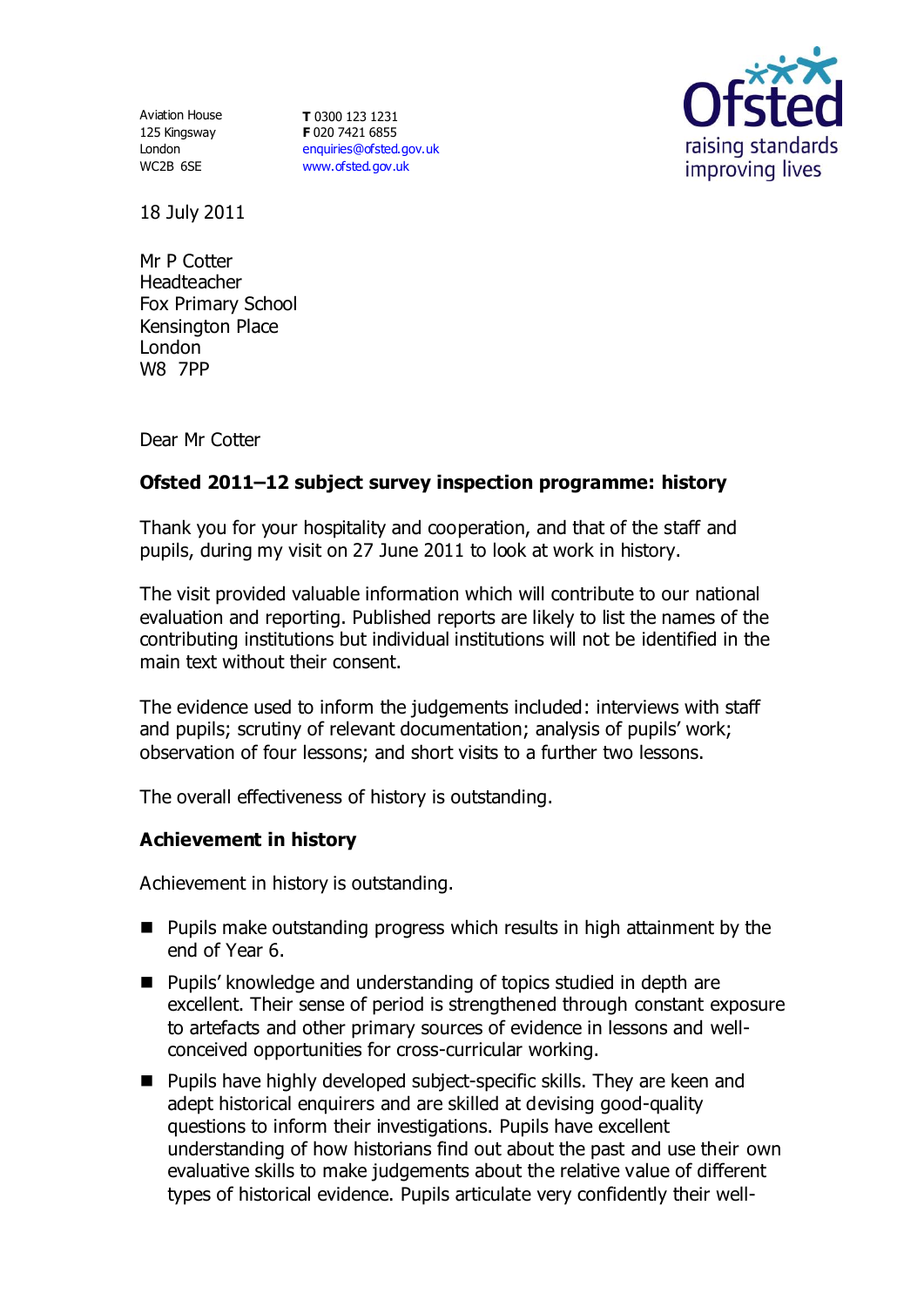considered opinions, for example, on whether Britain was right to pursue a policy of appeasement in the 1930s.

- History makes an outstanding contribution to pupils' personal development. They enjoy history enormously and behave extremely well in lessons. Pupils respond purposefully to the many opportunities that they are given to discuss their ideas in pairs and in groups. History makes a very significant contribution to pupils' preparation to live in a diverse society, particularly through the work undertaken during Black History Month.
- Older pupils understand and can articulate why history is an important subject. In discussions, Year 5 pupils said that history is important because it 'helps us learn from our mistakes'. All agreed, however, that sometimes we do not learn enough from our mistakes.

## **Quality of teaching in history**

The quality of teaching in history is outstanding.

- Teachers are highly imaginative in their use of resources and create lessons which pupils find exciting and intriguing. In one lesson seen, Year 3 pupils were mesmerised, as they entered the classroom, by a life-size replica of an Egyptian mummy. In another lesson, pupils enjoyed handling artefacts purportedly from Tudor times as they tried to deduce why Henry VIII divorced Catherine of Aragon and married Anne Boleyn.
- Teaching consistently challenges pupils to think for themselves and to draw their own conclusions. In Year 2, for example, pupils devised an excellent range of questions to ask when using their imaginary 'history telescopes' to investigate Victorian seaside holidays.
- Very occasionally, the lesson objectives shared with pupils are not precise enough, reflecting broader curriculum aims instead of a tangible goal that pupils can easily understand. This, occasionally, results in some pupils being confused about what it is, precisely, that they are trying to find out.
- Marking is highly effective and, as pupils move into the older years, focuses well on the development of pupils' subject-specific skills, particularly with regard to their evaluation of historical evidence. Pupils are routinely encouraged to respond to their teachers' marking, either through making corrections, improving their work, or responding to a challenging thinking question posed by the teacher.

## **Quality of the curriculum in history**

The quality of the curriculum in history is outstanding.

■ Schemes of work articulate extremely clearly how the curriculum will develop pupils' subject-specific knowledge, skills and understanding in lessons and over time. As a result, all staff understand very well what pupils are expected to achieve and what pupils need to do to raise their attainment further. This helps to explain why lessons are so purposeful and why they secure consistently good or outstanding progress.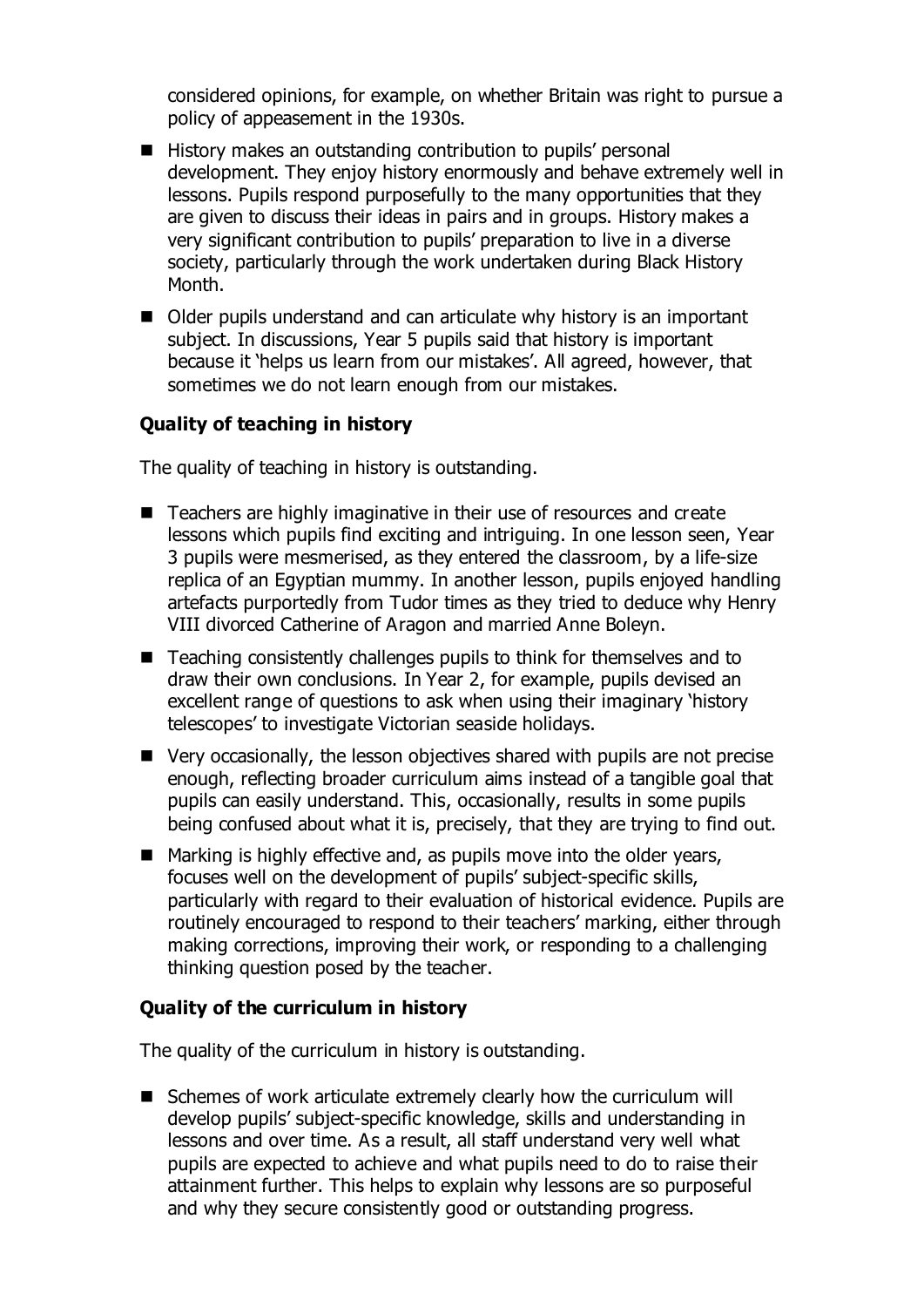- The curriculum is enhanced by an excellent range of educational visits which is integrated fully with learning in the classroom. For example, in one Year 6 lesson, pupils were prepared extremely well for their visit to Chelsea Football Club Museum by activities designed to strengthen their understanding that museums are historical representations that should be questioned and challenged.
- $\blacksquare$  The history curriculum is strengthened through links with other subjects. Historical texts and fiction feature heavily in the school's guided reading curriculum. Pupils' knowledge and understanding of the Victorian era are deepened through their work in literacy, where they study extracts from Sherlock Homes and Charles Dickens before devising their own Victorian detective stories. Pupils deepen their understanding of the ancient civilisations through numeracy, for example, by studying the use of symmetry in Greek art and the biographies of Ancient Greek mathematicians.

# **Effectiveness of leadership and management in history**

The effectiveness of leadership and management in history is outstanding.

- The subject is extremely well organised. Excellent curriculum planning is matched by the sharing of very high-quality teaching resources to help secure consistently good and often outstanding teaching.
- Teachers, particularly those new to the profession, receive excellent support from the subject leader, and benefit from joint planning, teamteaching and regular formal and informal feedback.
- **Provision has also been enhanced through training for all staff in planning** for progression and using assessment in history. The subject leader has worked with another local school to garner and share best practice.
- Self-evaluation is accurate and enhanced by the school's commitment to keeping up-to-date with the latest developments in history teaching.
- Appropriate assessment systems are in place to ensure that staff have a good understanding of how well pupils are doing in history. However, analysis of pupils' attainment does not give the subject leader a clear enough view of the skills which pupils are developing best and those which need further attention. This hinders the effectiveness of improvement planning.

## **Areas for improvement, which we discussed, include:**

■ sharpening systems of assessment so that leaders and managers have a clearer understanding of pupils' subject-specific strengths and areas for improvement so that improvement planning has even more impact.

I hope that these observations are useful as you continue to develop history in the school.

As I explained previously, a copy of this letter will be published on the Ofsted website. It may be used to inform decisions about any future inspection.